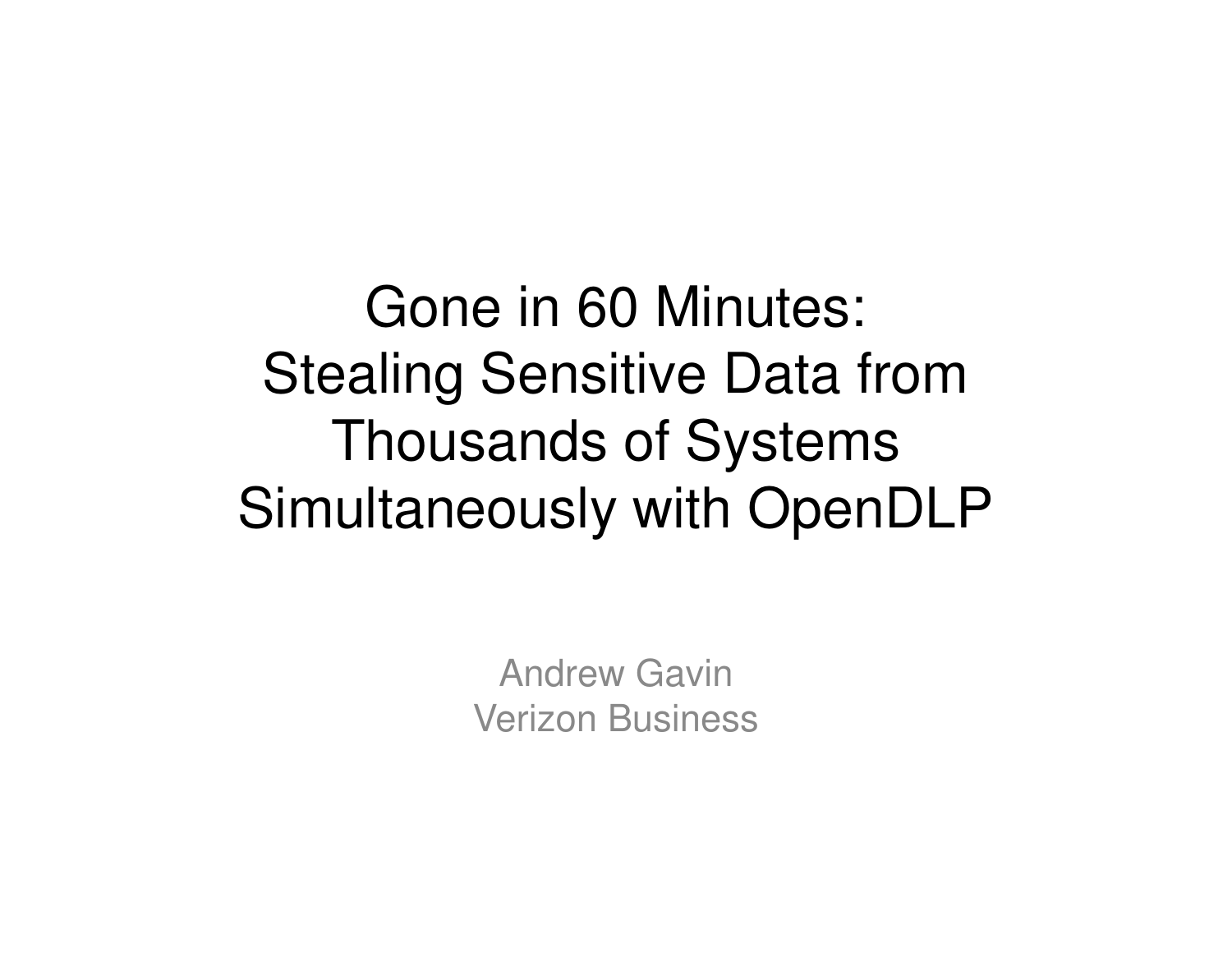# Standard Disclaimer

- • I am representing myself, not my employer, with OpenDLP and this talk
- •If you get in trouble for using OpenDLP, it is your fault and not mine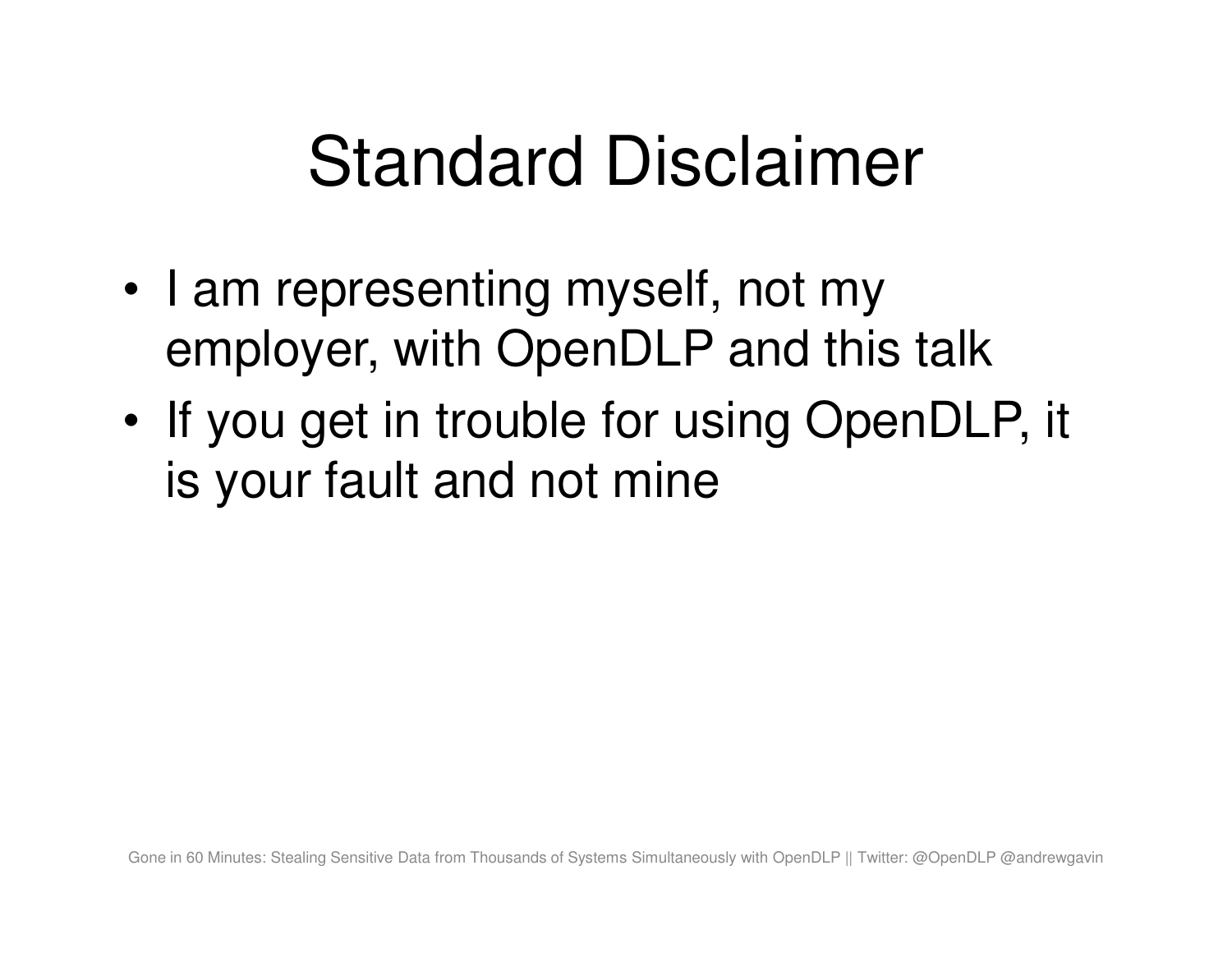# Presentation Outline

- •What is OpenDLP?
- •Why write it?
- •How does OpenDLP's agent work?
- •Benchmarks: Agentless vs agent
- •Live demo of agent
- •Newly-implemented features
- •Future plans
- •Q&A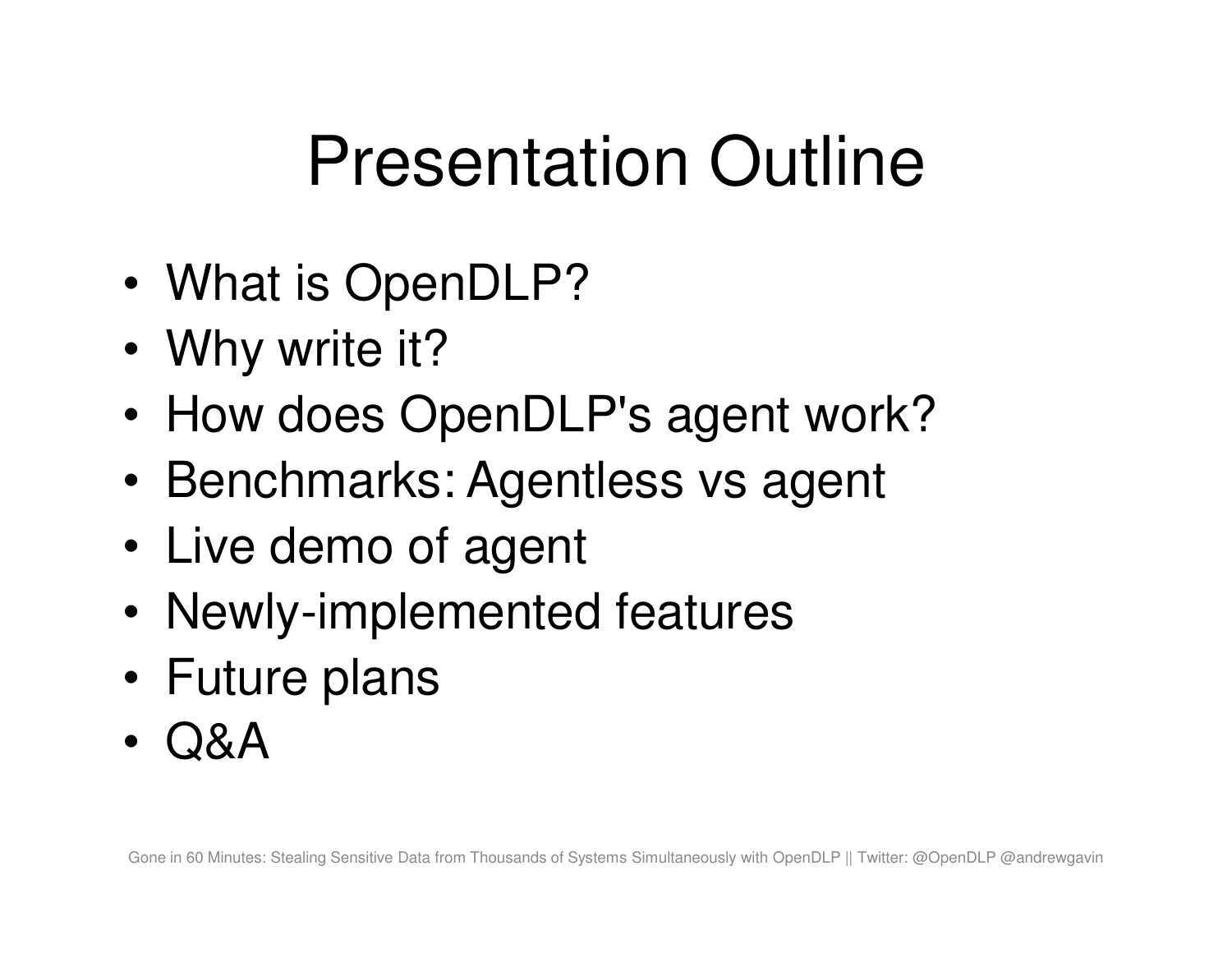# What is OpenDLP?

- • A data discovery tool with two components: Agent and web application
- •Webapp is LAMP, agent is Windows
- •• Free and open source (GPLv3)
- • Useful for:
	- Compliance personnel
	- Network/System administrators
	- Penetration testers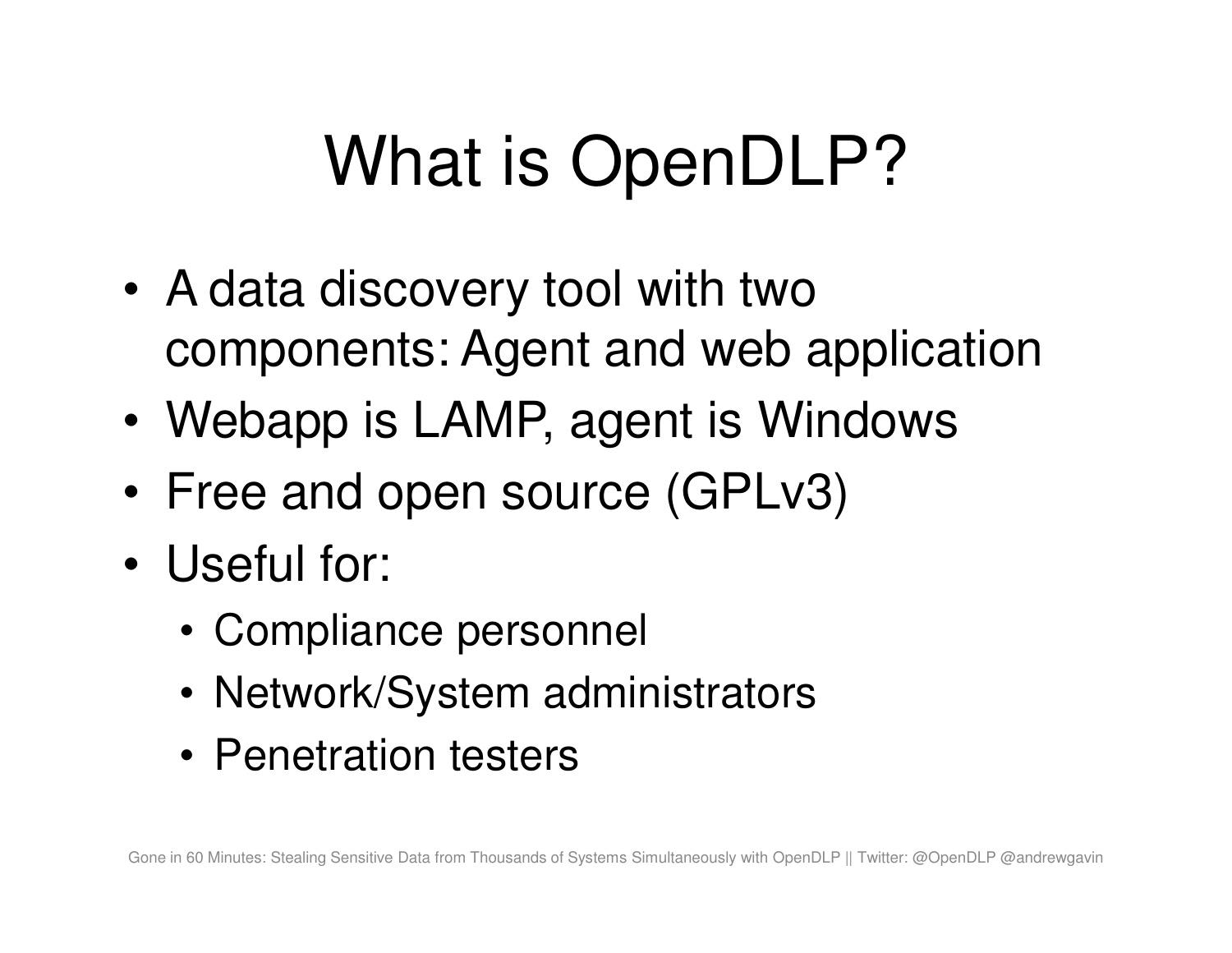# Why Write It?

- • Previous to OpenDLP, there was no free agent-based data discovery tool
- • Other available FOSS tools were all designed to be manually run from a single workstation:
	- Cornell Spider (http://www2.cit.cornell.edu/security/tools)
	- FindSSN (Sourceforge)
	- grep
	- These tools could be hacked as agentlessscanners (using network shares)
	- Not practical for large deployments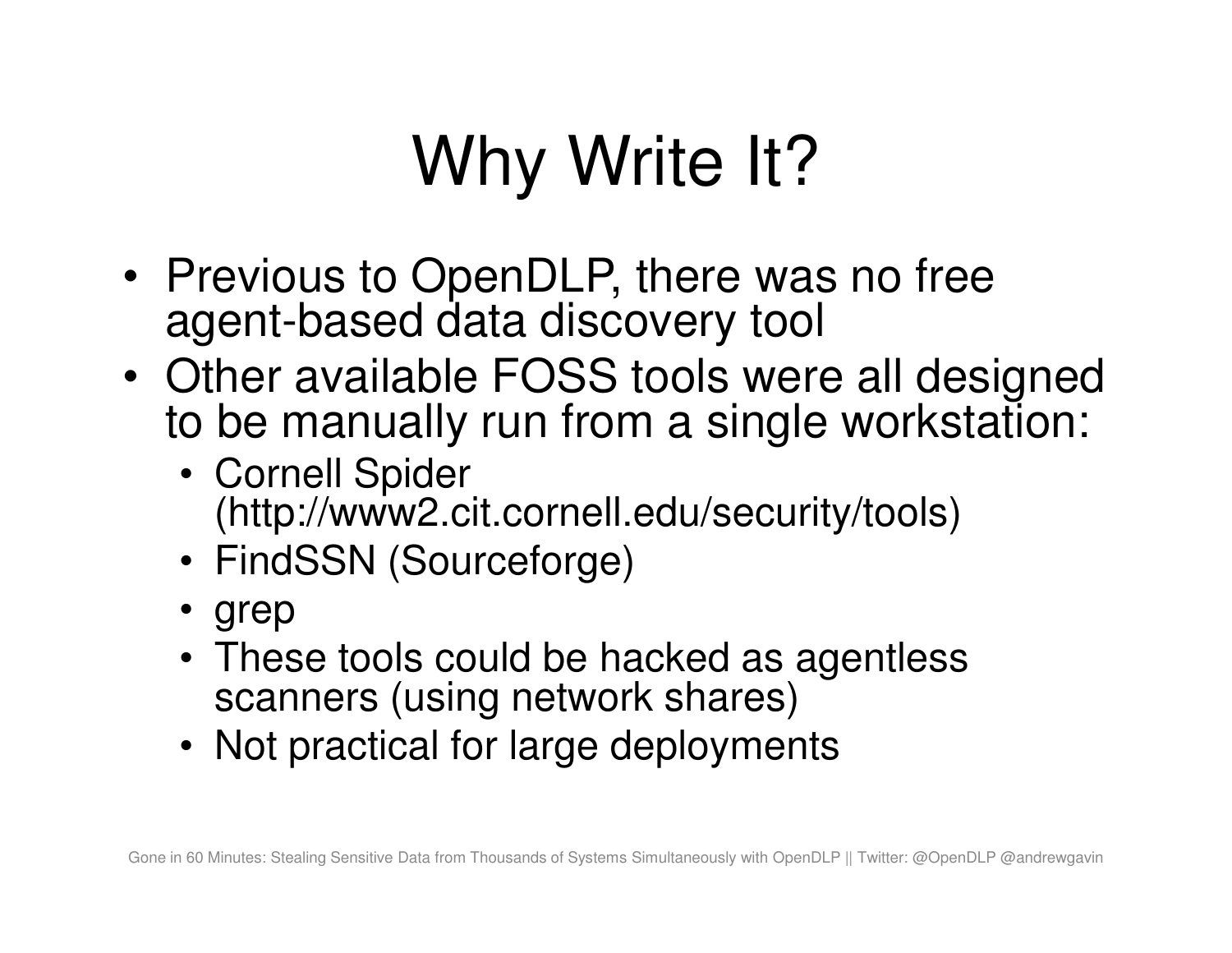#### How does OpenDLP work for agentbased scans?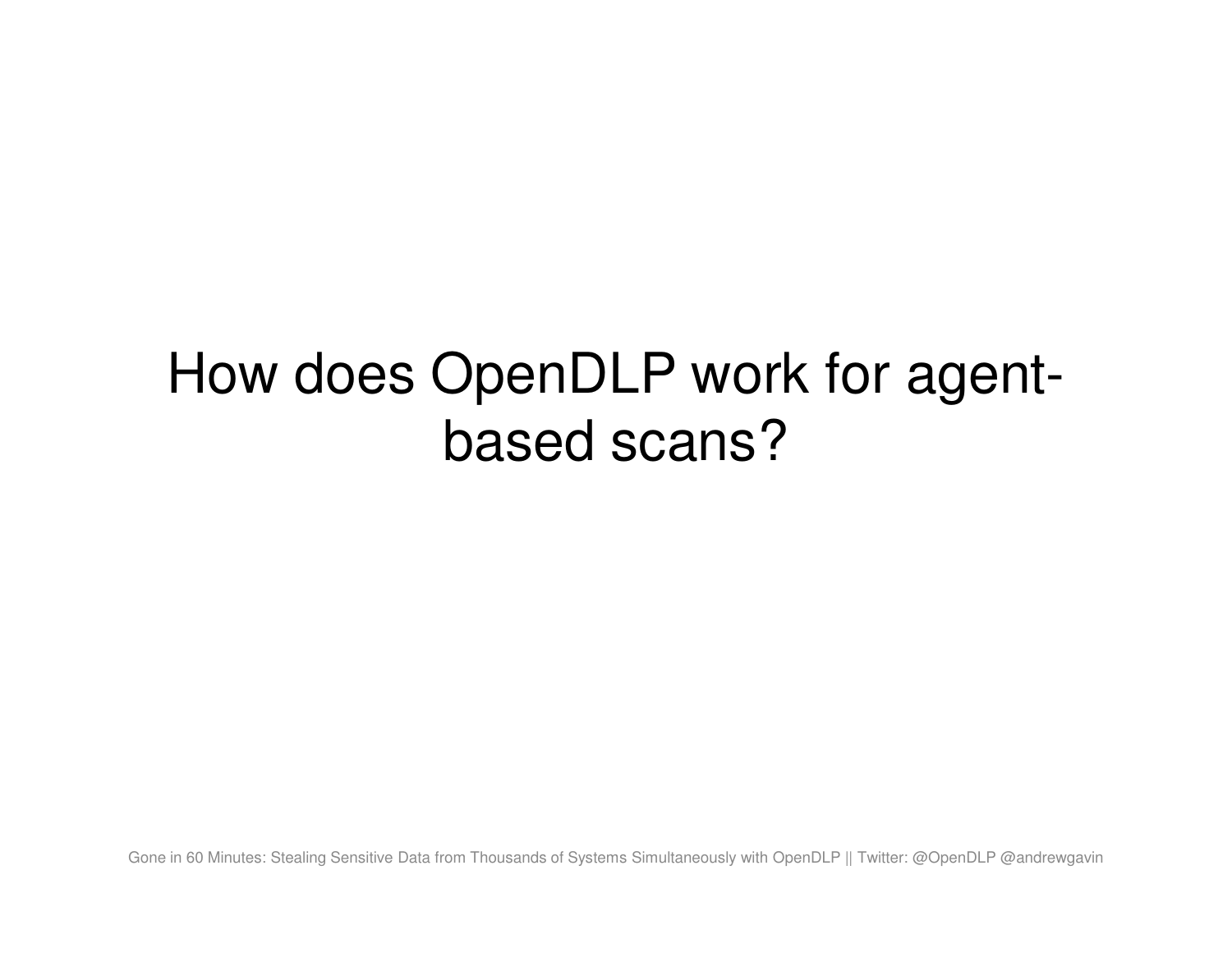# Create a Reusable Policy

- Administrator authentication credentials
	- Can also use pass-the-hash technique instead of password
- Directories and file extensions to whitelist/blacklist
- Memory ceiling for agent (as percent of physical RAM)
- Regular expressions to use (PCREs)
- Concurrent agents to deploy
- Whether to obfuscate sensitive info in database
- How often agents phone home with results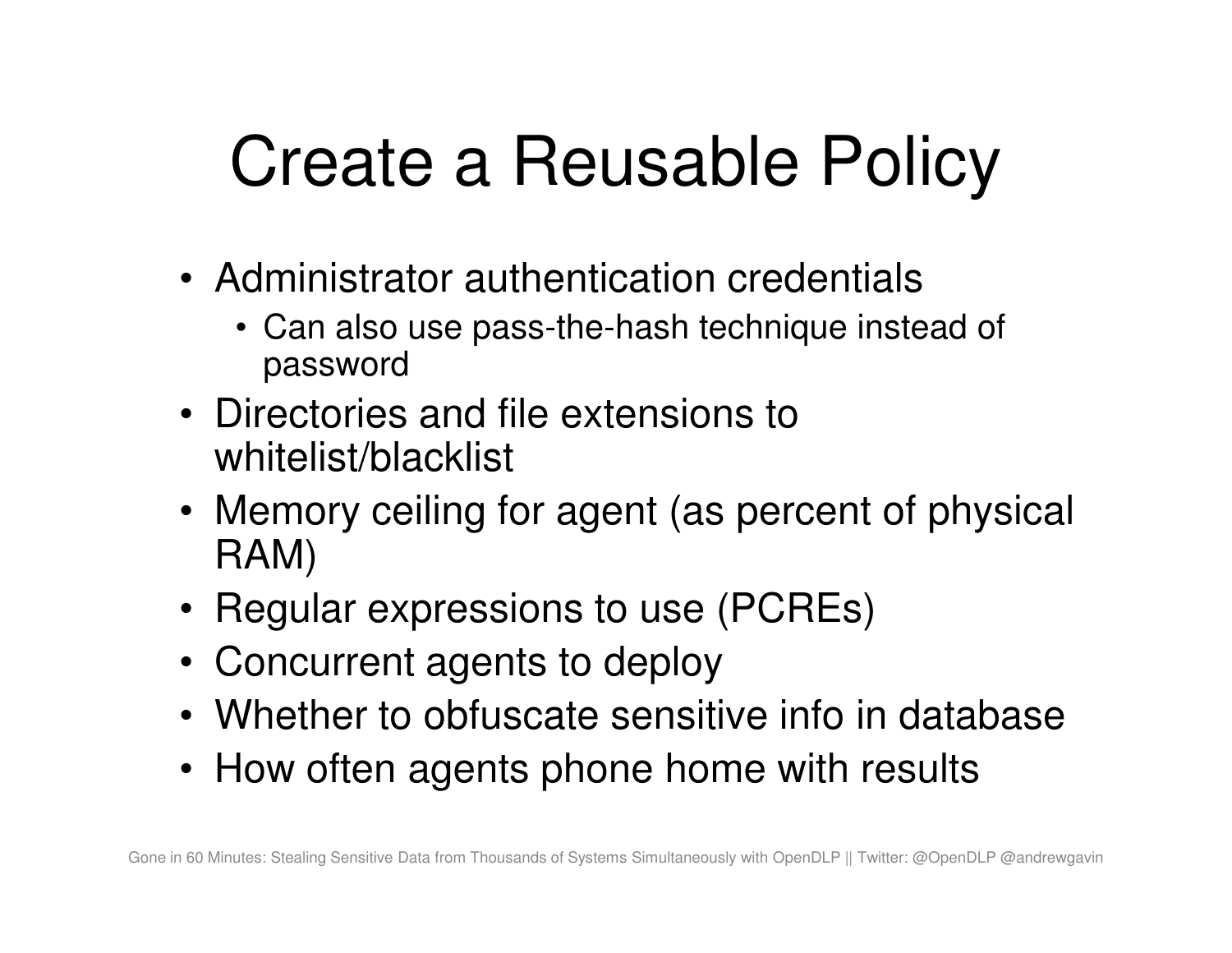## Start a Scan

- Agents deployed over SMB
- Agents started with Samba's "winexe"
- Webapp can concurrently deploy scanners
	- Deploy agents to 1,000 systems in total
	- Can deploy 30 concurrently to make it faster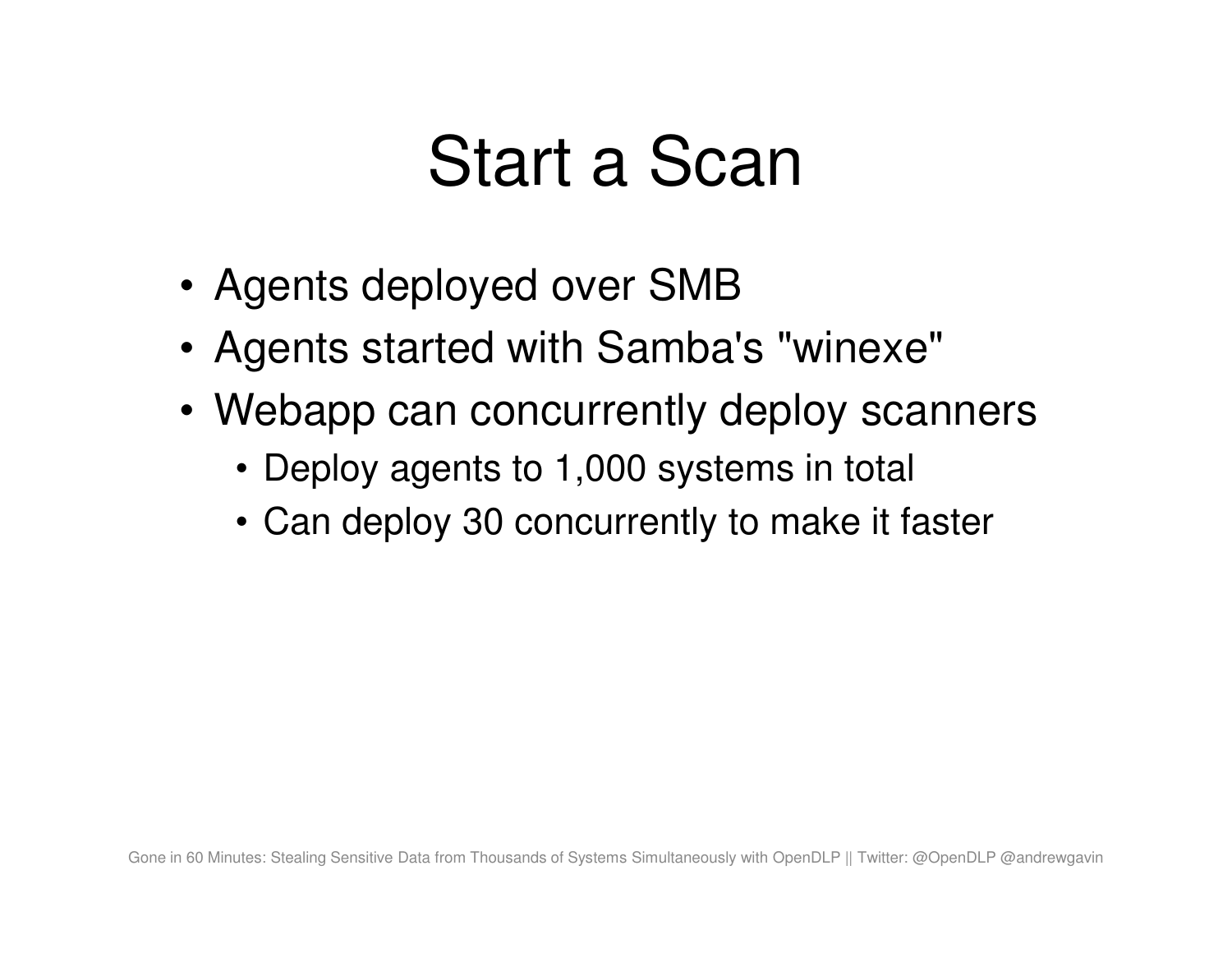## Agents deploy to Windows systems

- Runs as a service at low CPU priority
- Limits itself to a percent of system memory
- Begins running:
	- Whitelist/blacklists files and directories
	- Begins searching files for regular expressions
	- Securely pushes findings to web server every X seconds
- When done, agent asks to be uninstalled by web application
- Written in C with no .NET requirements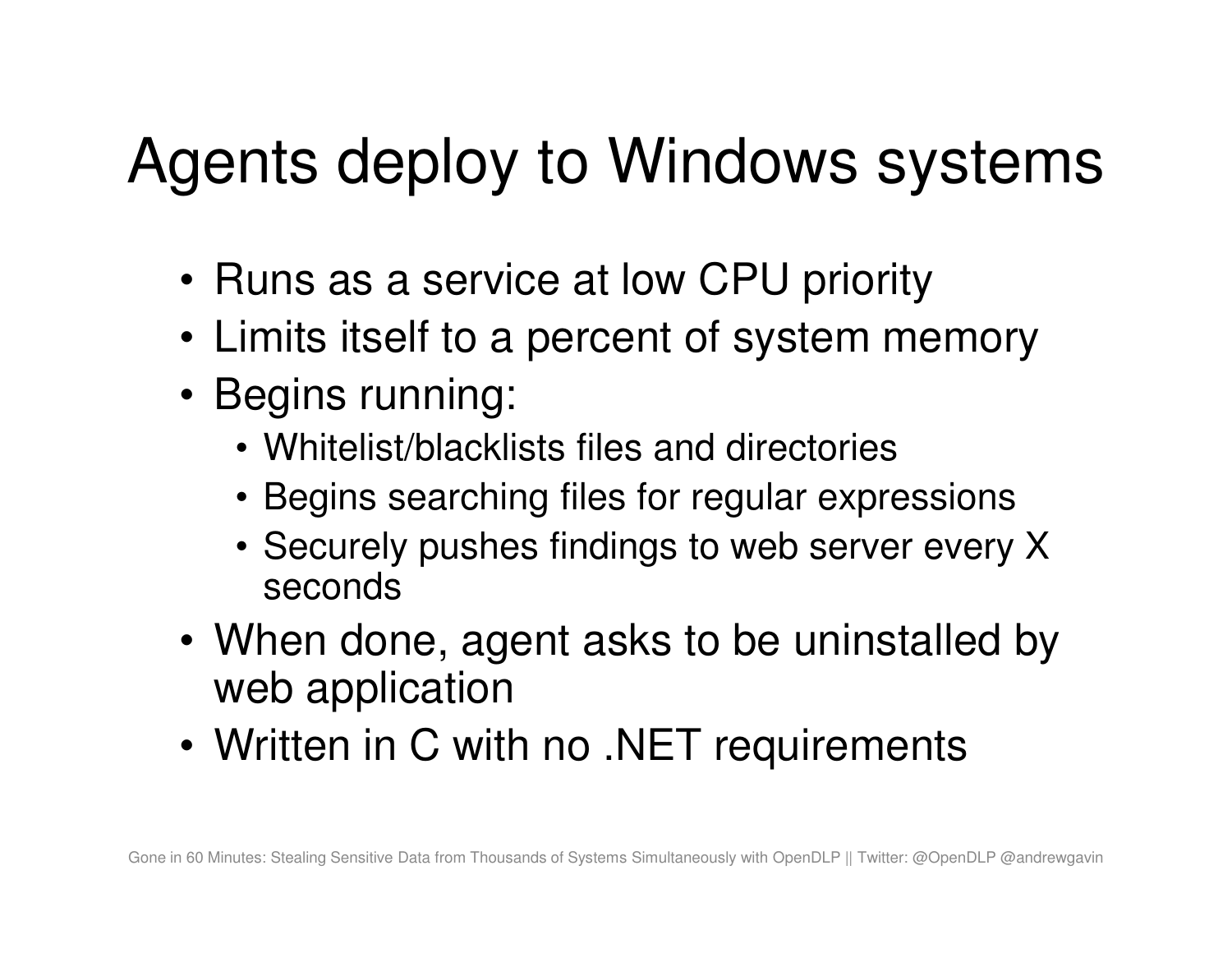## Monitor Agents in Web Application

- Securely receive results every X seconds from agents
	- Current status of agent (directory listing, scanning)
	- How many files it has processed
	- How many bytes it has processed
	- Estimated time to completion
	- Two-way-trusted SSL connection
- Can pause or uninstall agents at any time
- Automatically deletes and uninstalls agents when done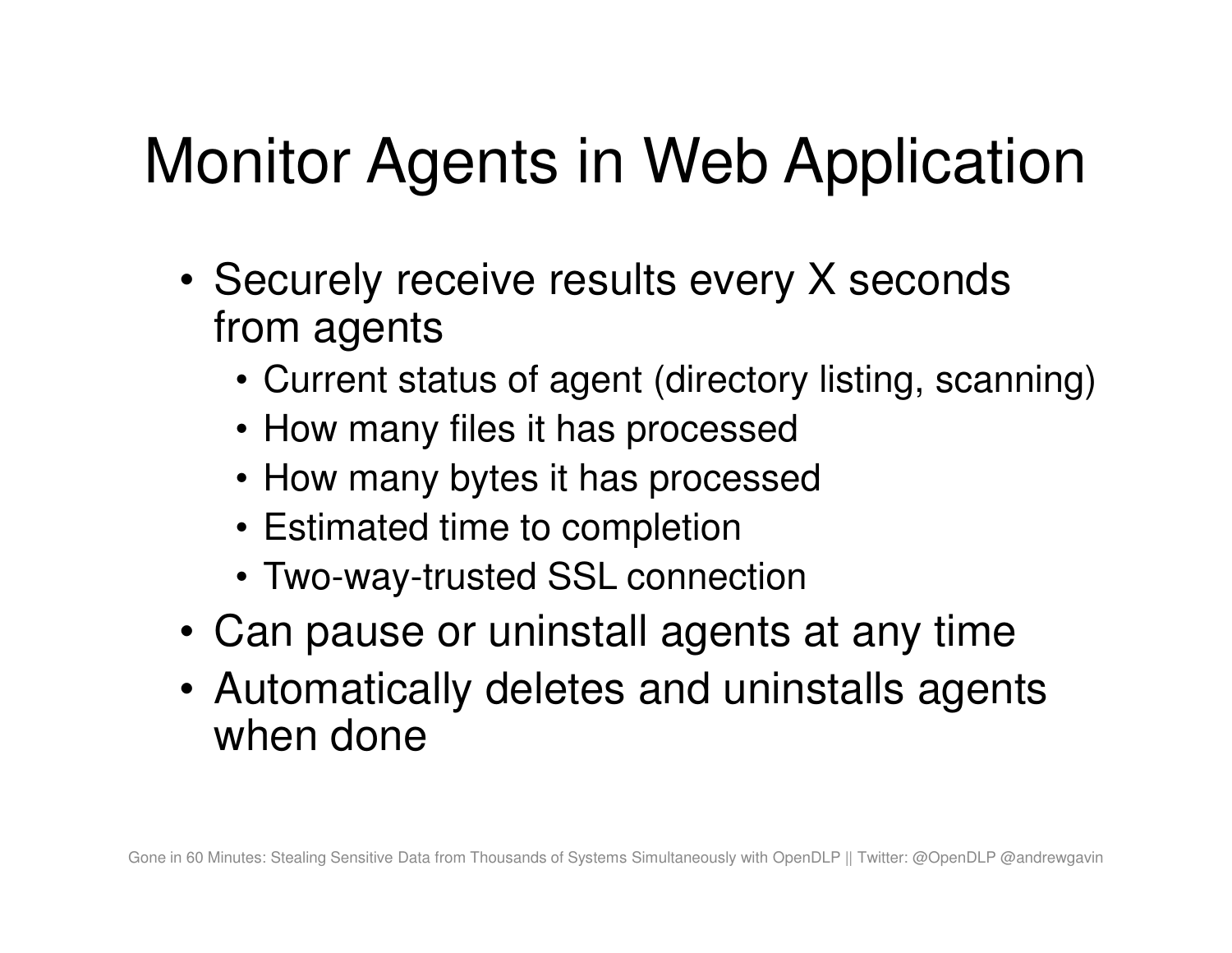### Review Results in Web Application

- View high level information about entire scans
	- Each scanner's number of findings
	- Each scanner's estimated time of completion
- View detailed information about specific scans
	- Findings with filenames, byte offsets
	- Hyperlinks to download files with findings:

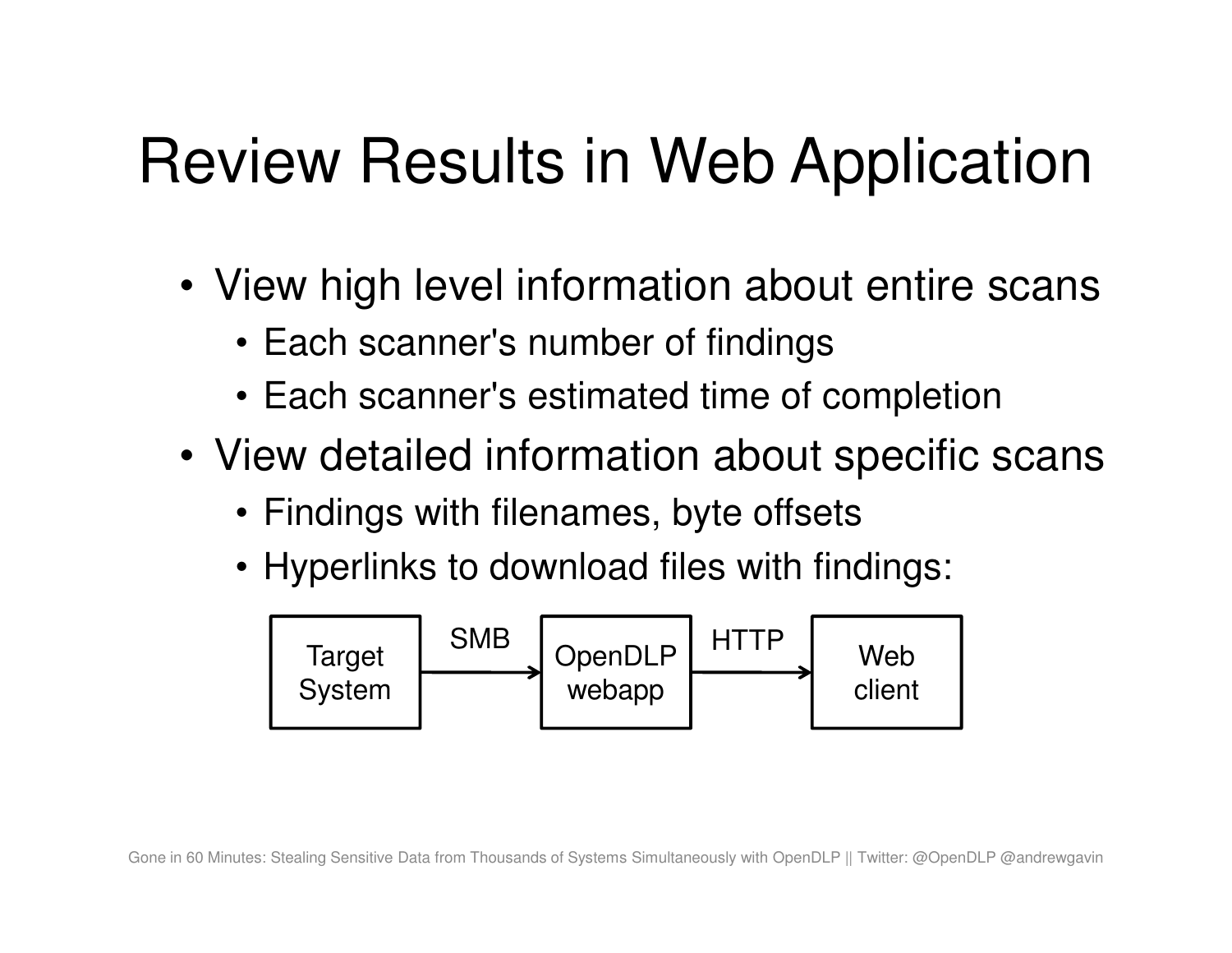#### So wait a minute…

# You invented multiplayer grep?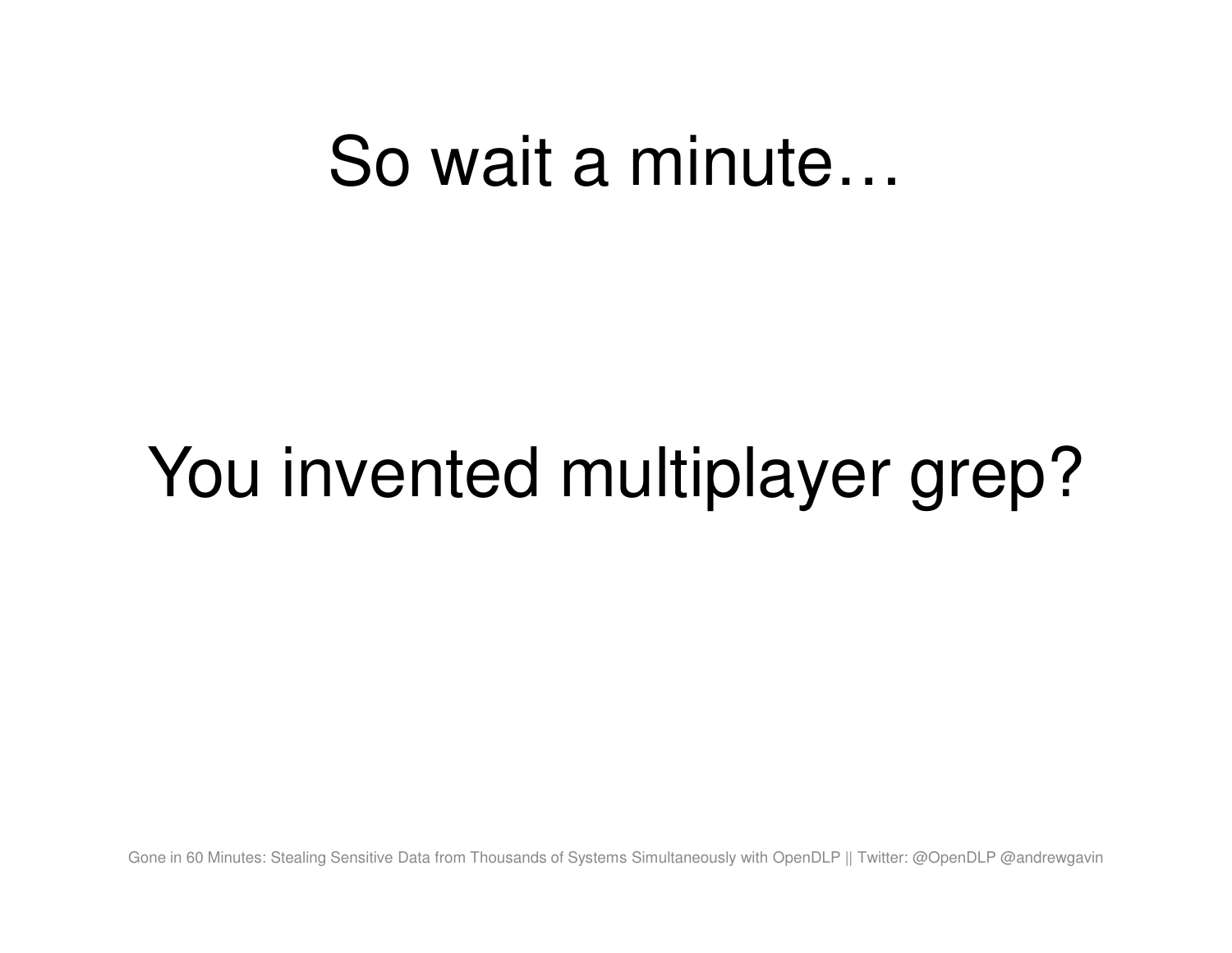# Agent vs Agentless Benchmarks

OpenDLP agent's system's specs:

- Core2duo P8600 (2.4 GHz)
- 4 GB RAM
- 7200 RPM, 250 GB HDD
- 100 mbit network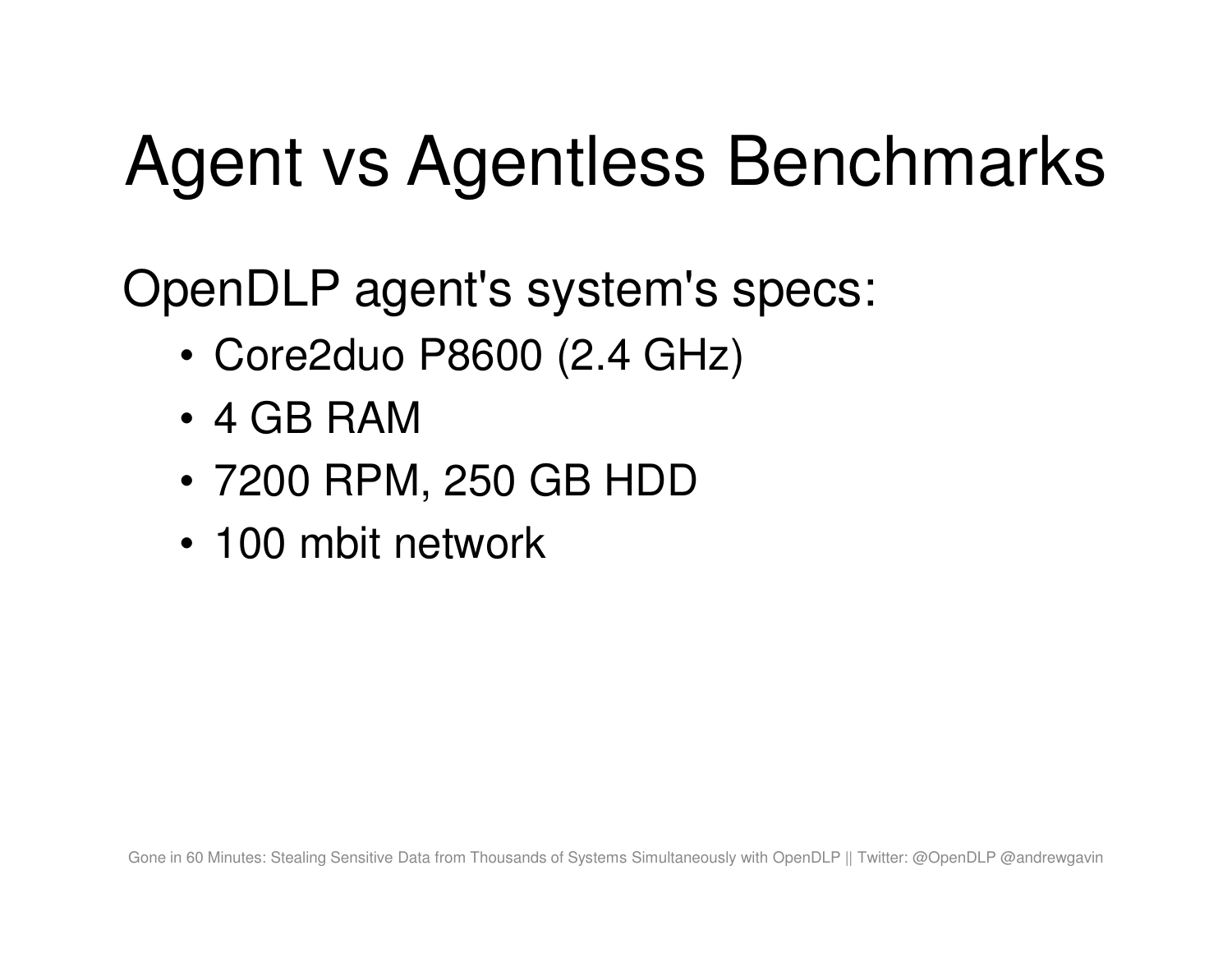# Benchmark: OpenDLP Agent

OpenDLP run time on one system

- 13 regexes scanned 2.05 GB in 01:07:39
	- 04:15 to enumerate/blacklist files, read files into memory
	- 01:03:24 to perform calculations
	- (Negligible time to install/uninstall agent, upload results)
	- 1 GB scanned every 32:57 with 13 regexes
- Extrapolation: With just one regex = 09:07  $\,$ 
	- 04:15 to enumerate/blacklist files, read files into memory
	- 04:52 to perform calculations
	- 1 GB scanned every 04:45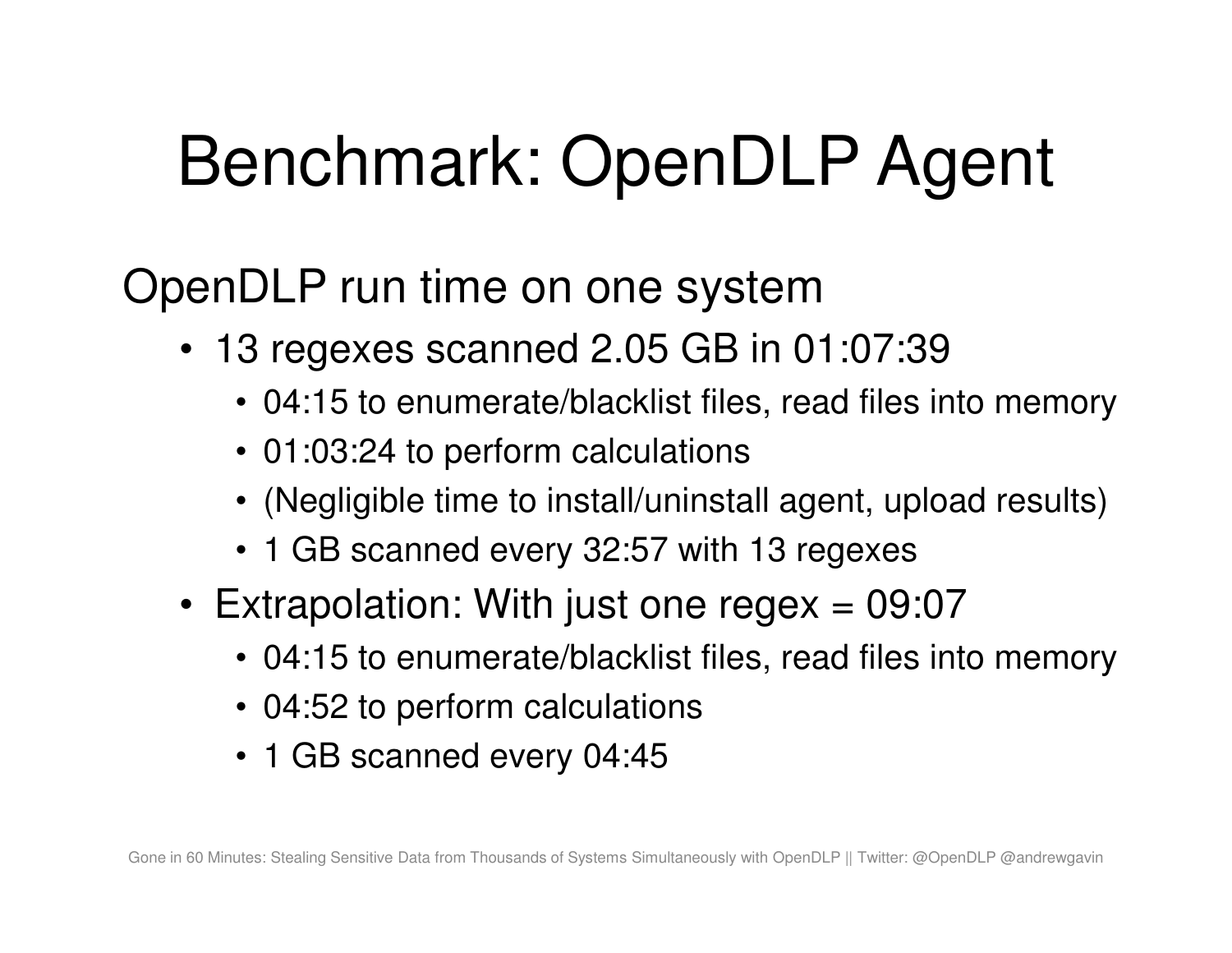## Benchmark: Agentless

Agentless scanner's run time for one system

- 13 regexes scanned 2.05 GB in 01:20:26
	- 17:02 to download/read all files
	- 01:03:24 to perform calculations
	- 1 GB scanned every 39:10
- Extrapolation: With just one regex = 21:54
	- 17:02 to download/read files
	- 4:52 to perform calculations
	- 1 GB scanned every 10:40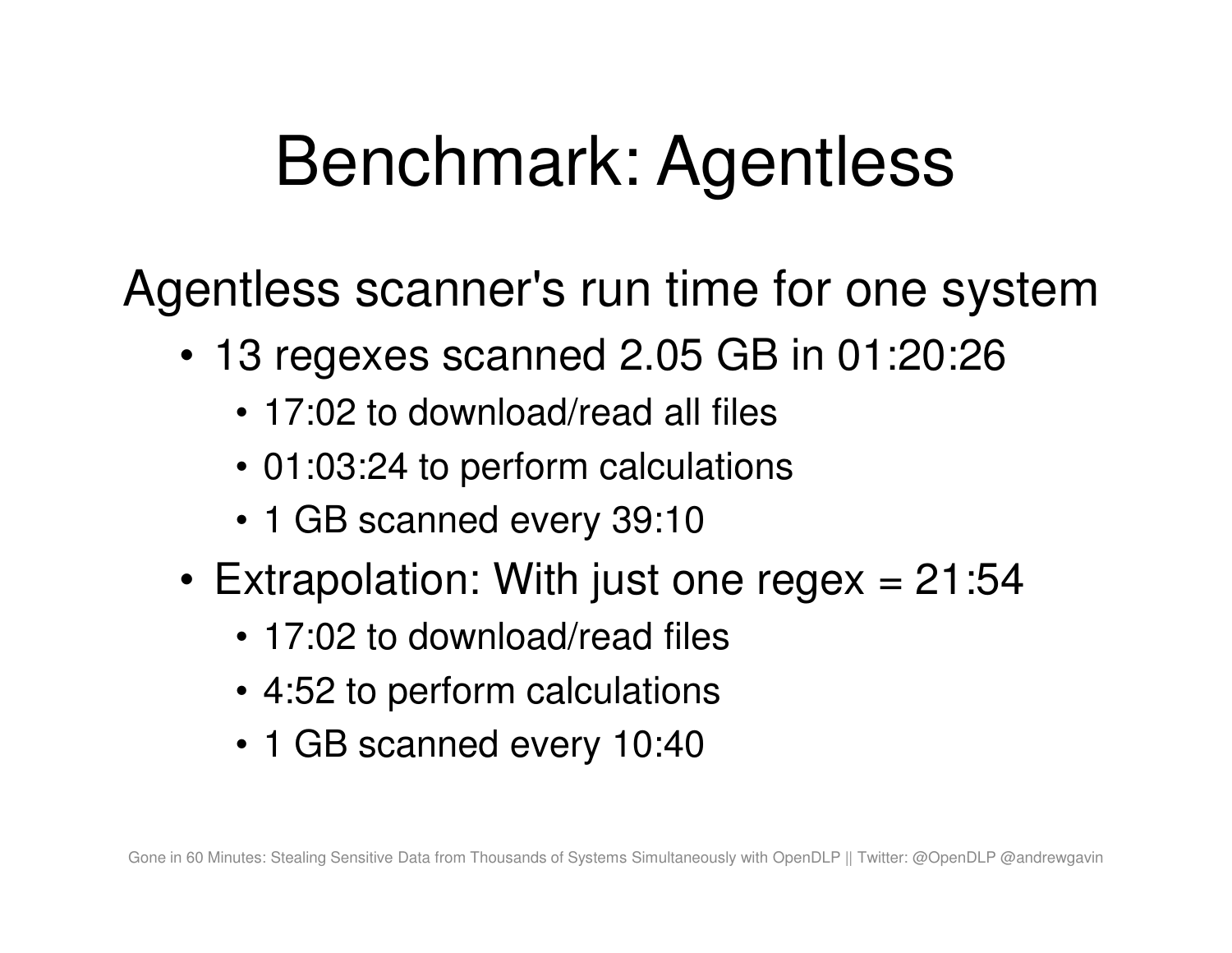## Benchmark Comparison

Agent-based vs. agentless for one system

- 13 regexes: Agentless 19% slower
- 1 regex: Agentless is 130% slower
- For one system, performance hit might be worth not installing agent

What if we extrapolate this to more systems?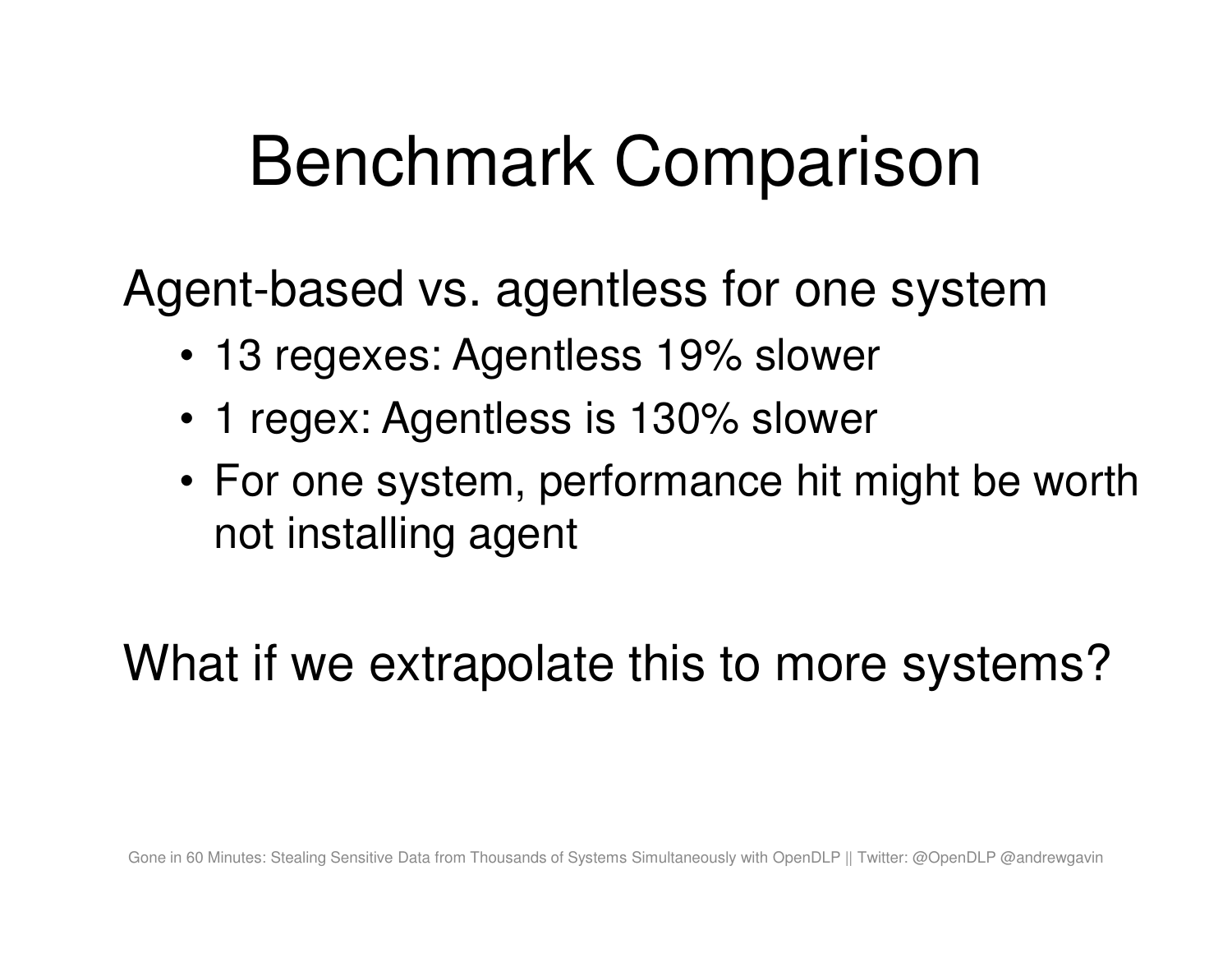### Benchmark: Agentless Bottlenecks

Agentless with 13 regexes: 01:20:26

- Network (100 mbit): 17:02 wallclock (21.2%)
	- 16.5 mbit throughput over SMB (directory crawling and file downloading)
	- On 100 mbit network, can do 6.06 systems concurrently without bottleneck
- CPU: 01:03:24 wallclock (78.8%)
	- On single core, can do 1.27 systems concurrently
	- On quad core, can do 5.08 systems concurrently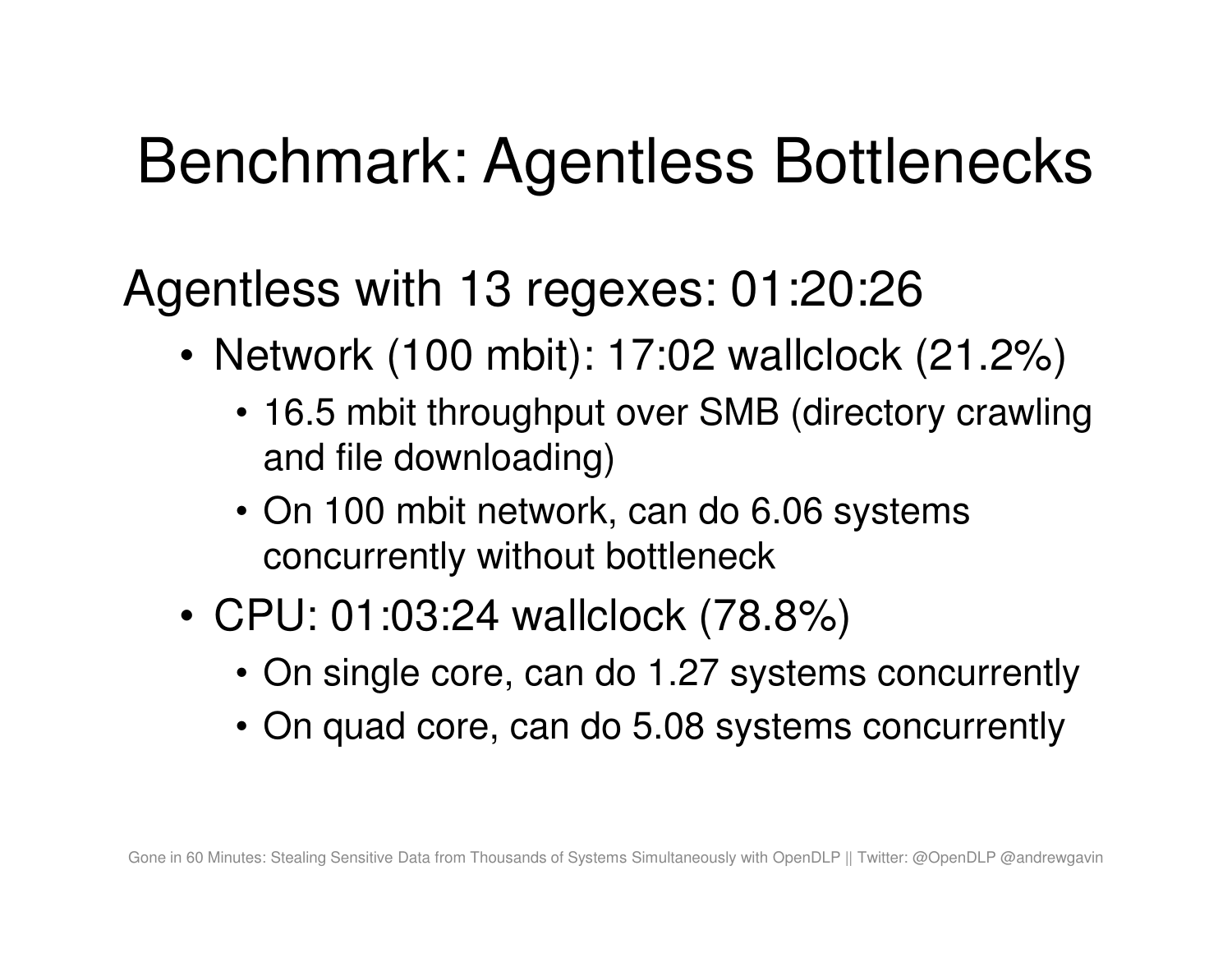## Benchmark: 1 to 25 systems

#### Agent vs Agentless Time Comparison

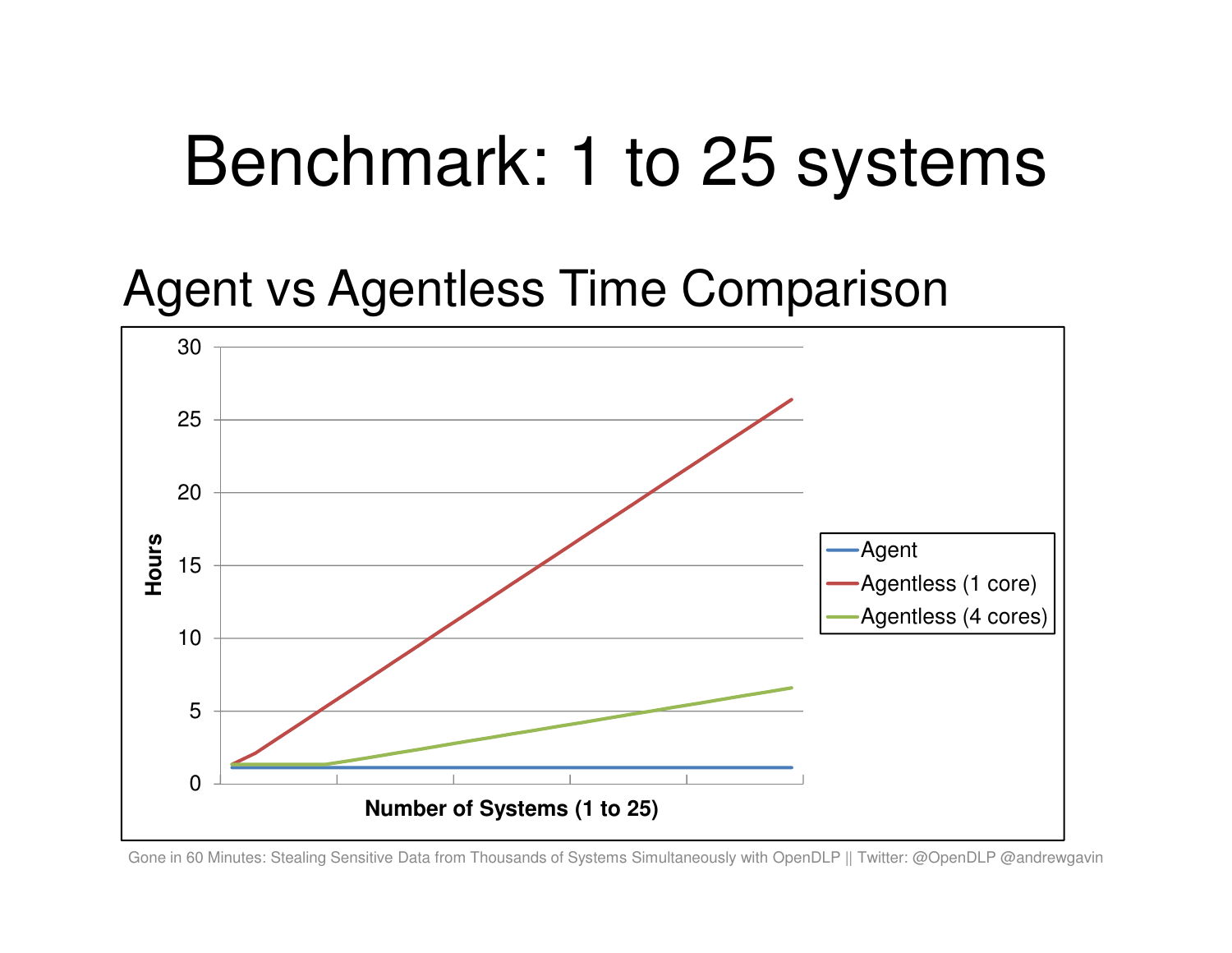#### Benchmark: 100 to 2,000 systems

#### Agent vs Agentless Time Comparison



Gone in 60 Minutes: Stealing Sensitive Data from Thousands of Systems Simultaneously with OpenDLP || Twitter: @OpenDLP @andrewgavin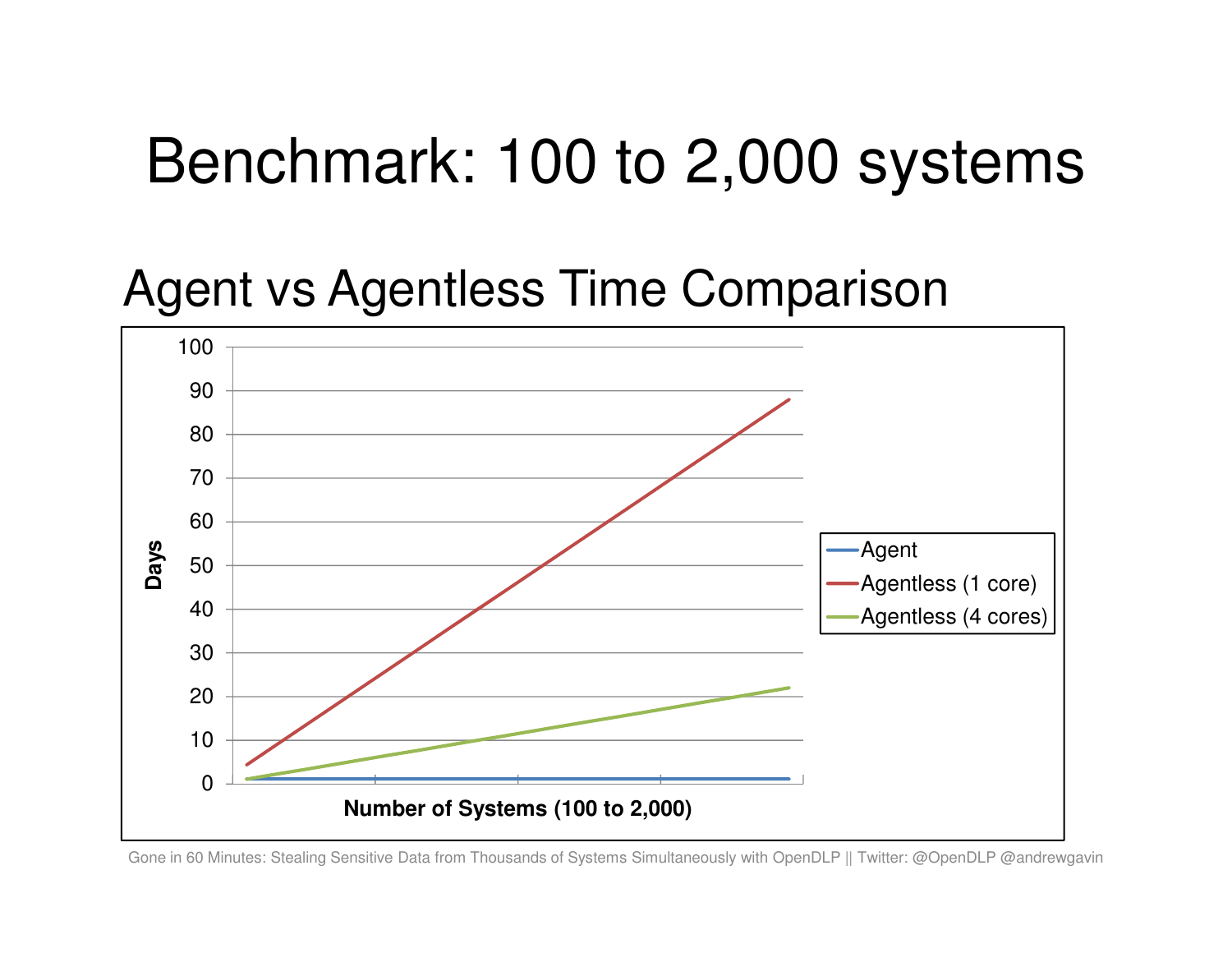## Agent vs Agentless Benchmark **Results**

Agent-based upsides:

- All computations distributed to victim systems
- Minimal network traffic
	- OpenDLP agent is only 1.02 MB compressed
	- Only logs and results uploaded to webapp

Agentless downsides:

- All computations done on central system
- All files must be downloaded (over SMB) to central system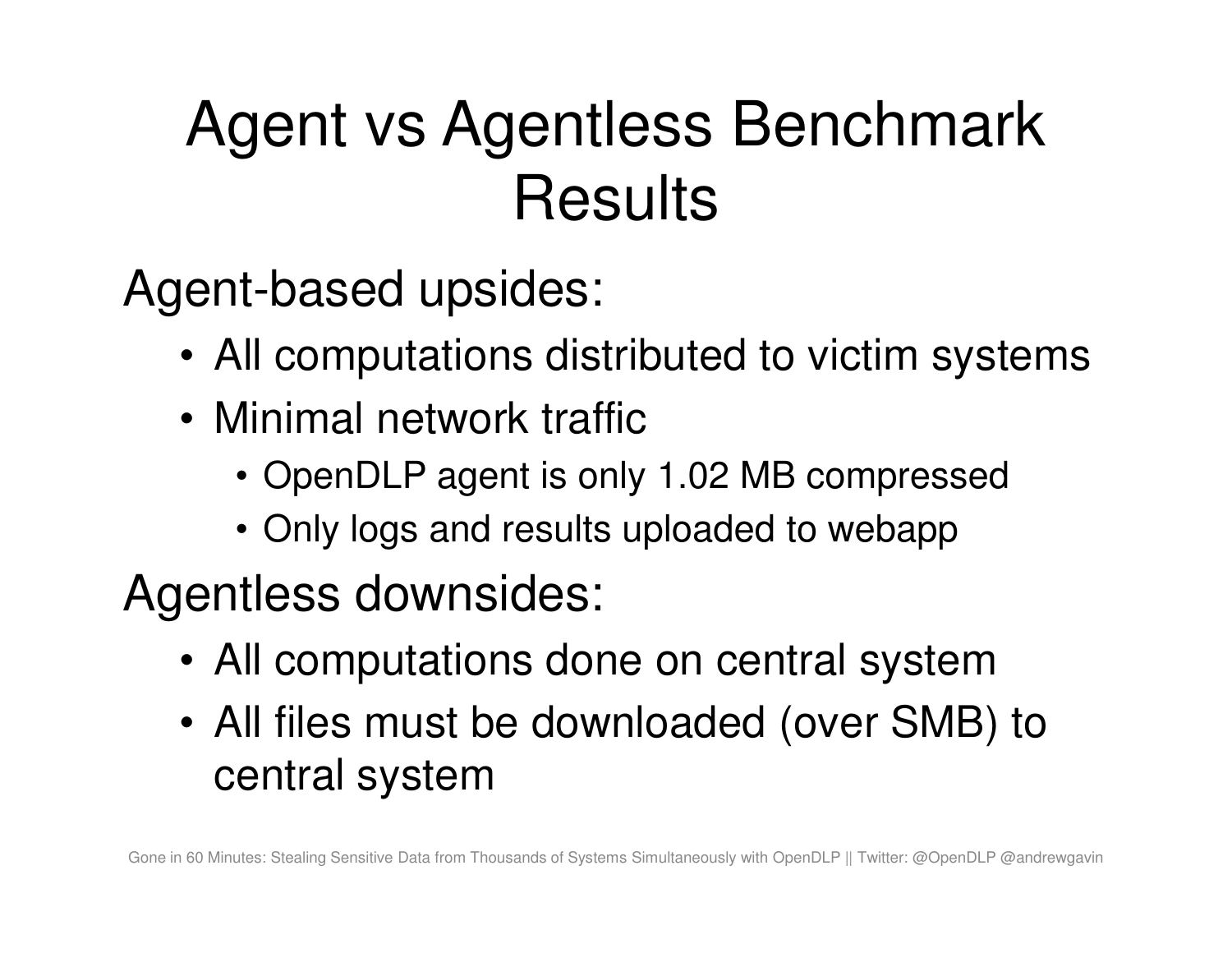# Live Demo of Agent Scan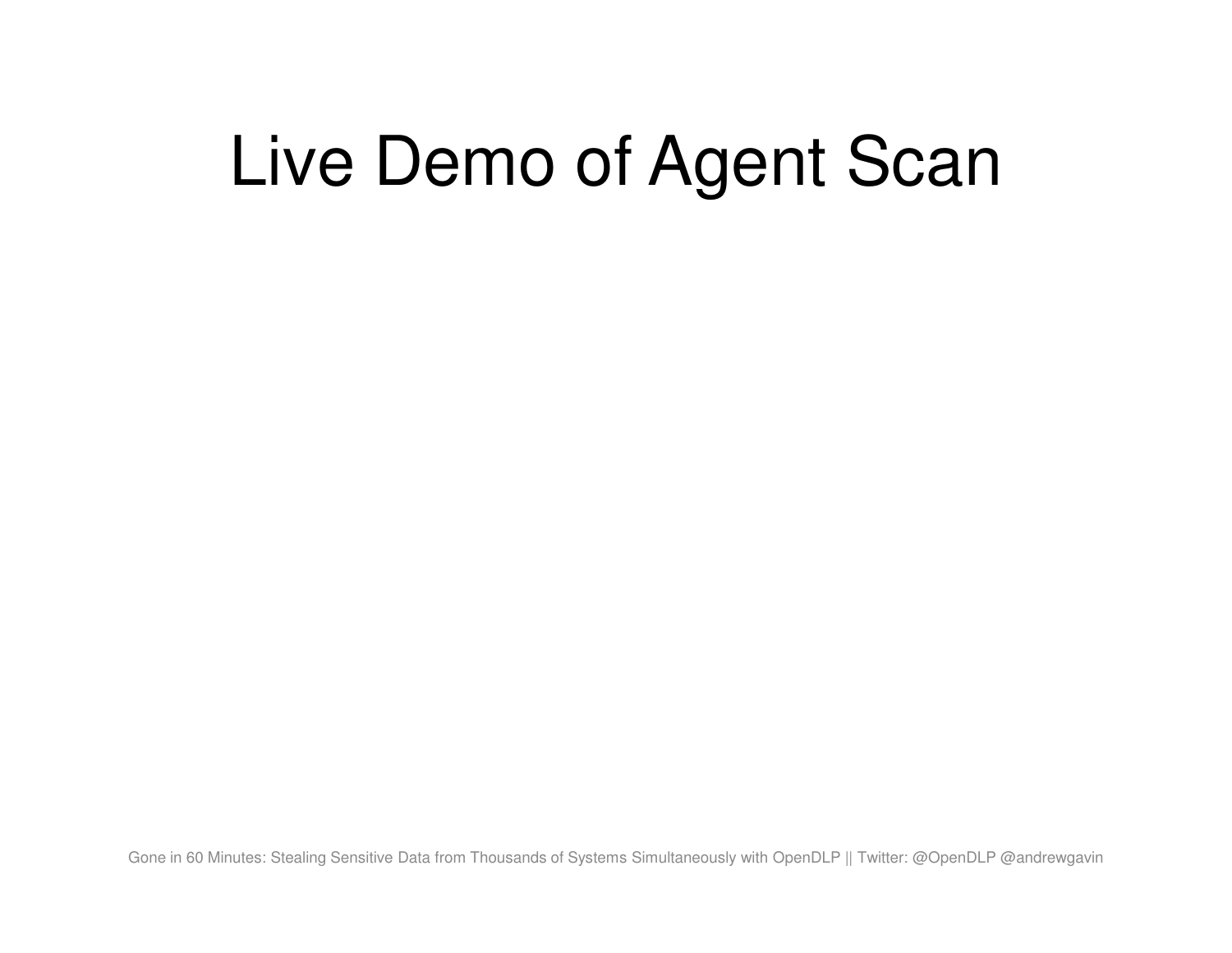## New Features

- Agentless database scans
- Agentless OS filesystem scans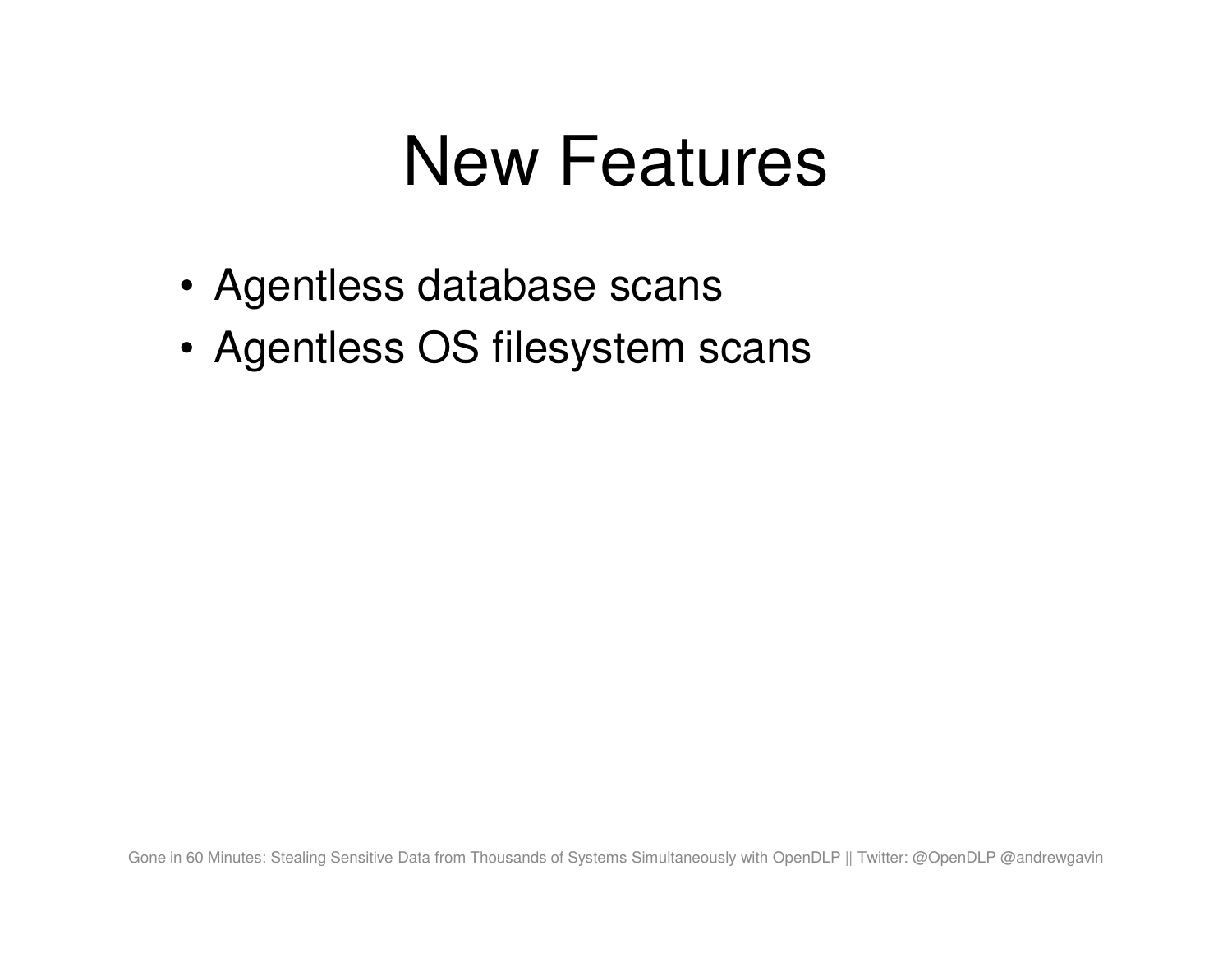# Agentless Database Scans

- Create reusable policy
	- Database authentication credentials
	- Whitelist/blacklist DBs, tables, columns
	- Number of rows to grab (or grab all rows)
	- PCREs to use
- Start scan
	- Concurrently scan several DBs
	- Will traverse DB structure just like SQLi
	- Can pause/resume/kill scans
- Currently supports MSSQL and MySQL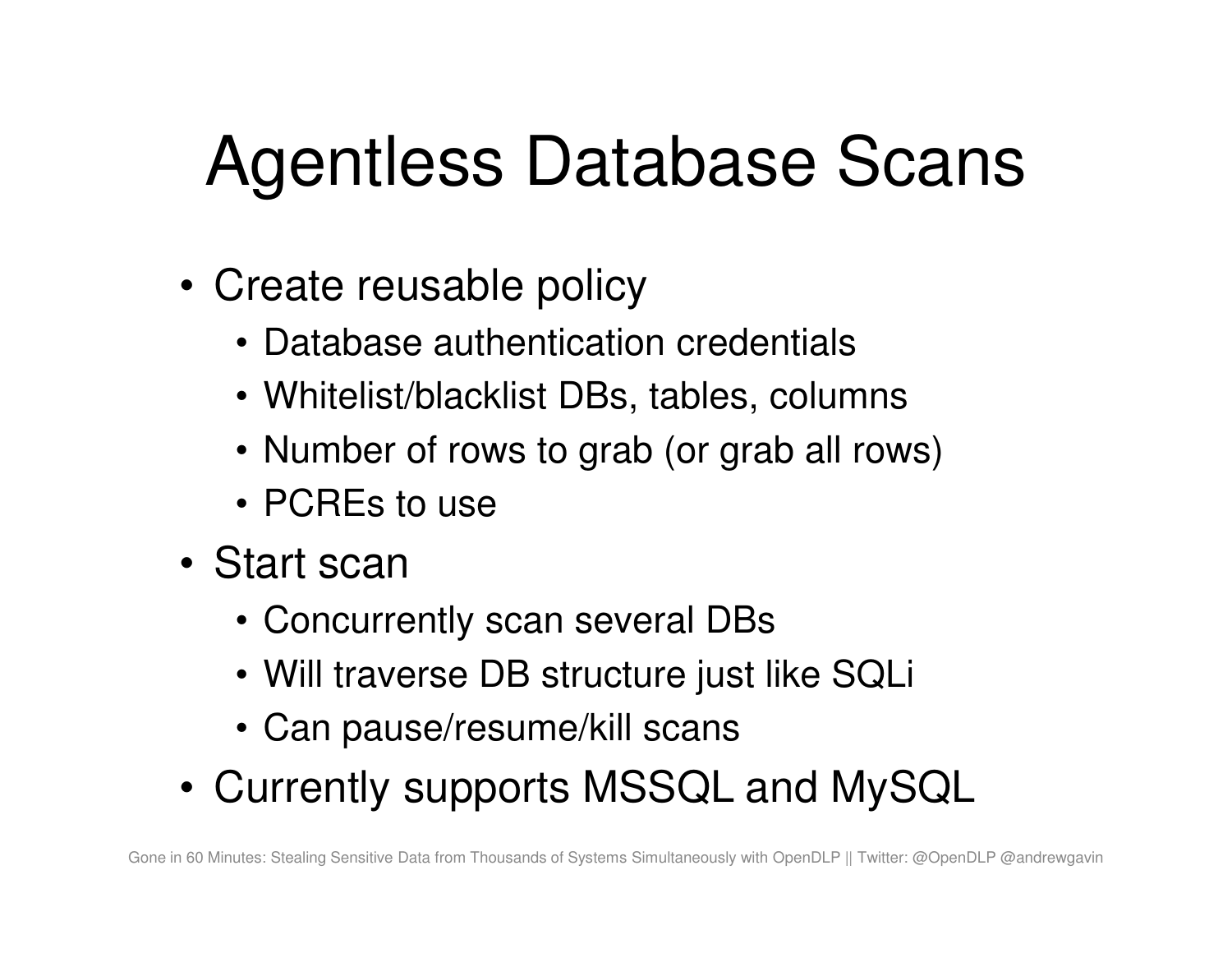### Live Demo of Agentless Database **Scan**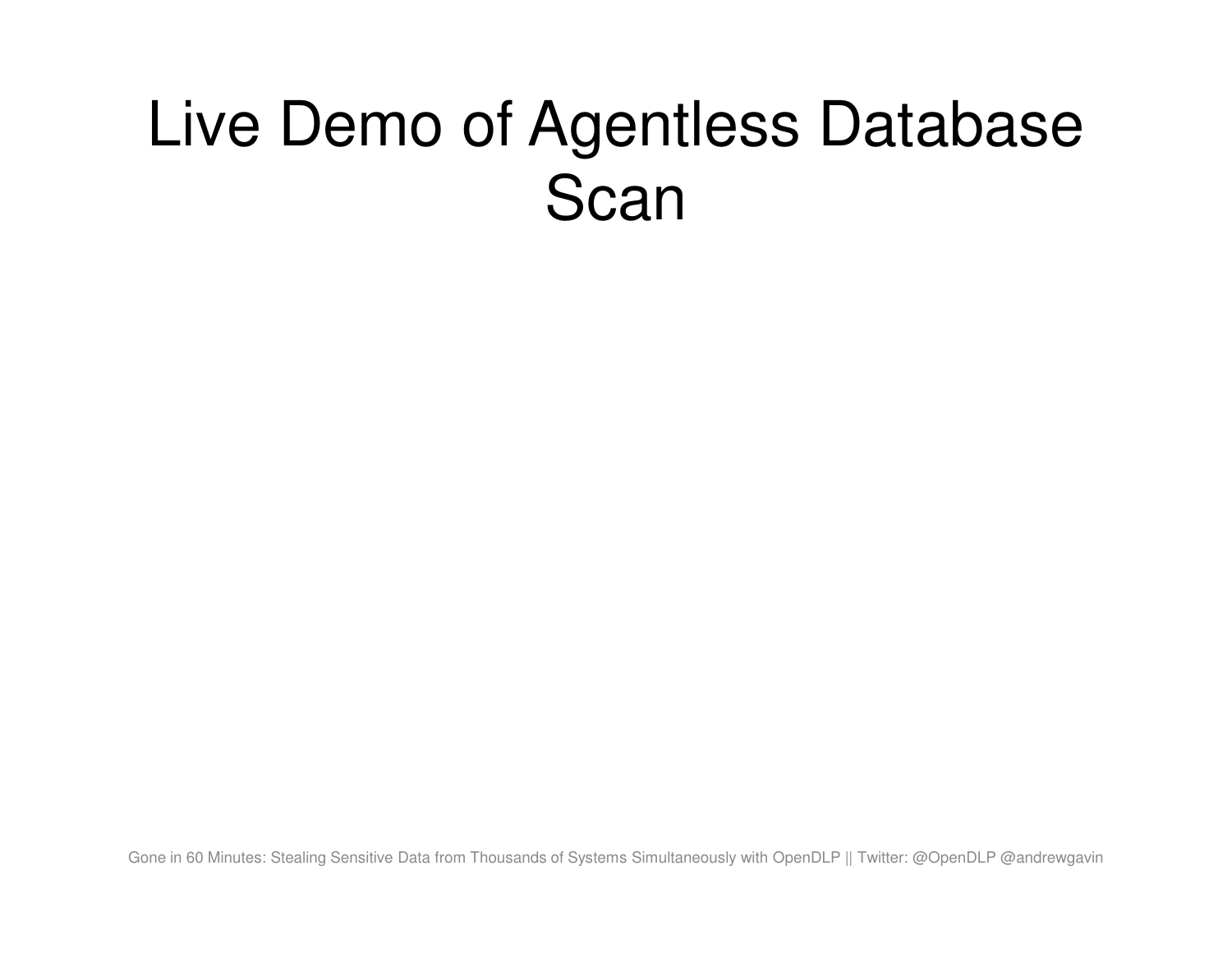# Agentless OS Filesystem Scans

- Create reusable policy
	- OS credentials (admin helpful, but not necessary)
	- Whitelist/blacklist directories and file extensions
	- Memory ceiling
	- PCREs to use
- Start scan
	- Concurrently scans systems
		- Theoretically unlimited
		- More than the ~23 allowed through "net use" hacks
	- Can pause/resume/kill scans
- Currently supports:
	- MS Windows over SMB
	- UNIX over SSH (using sshfs)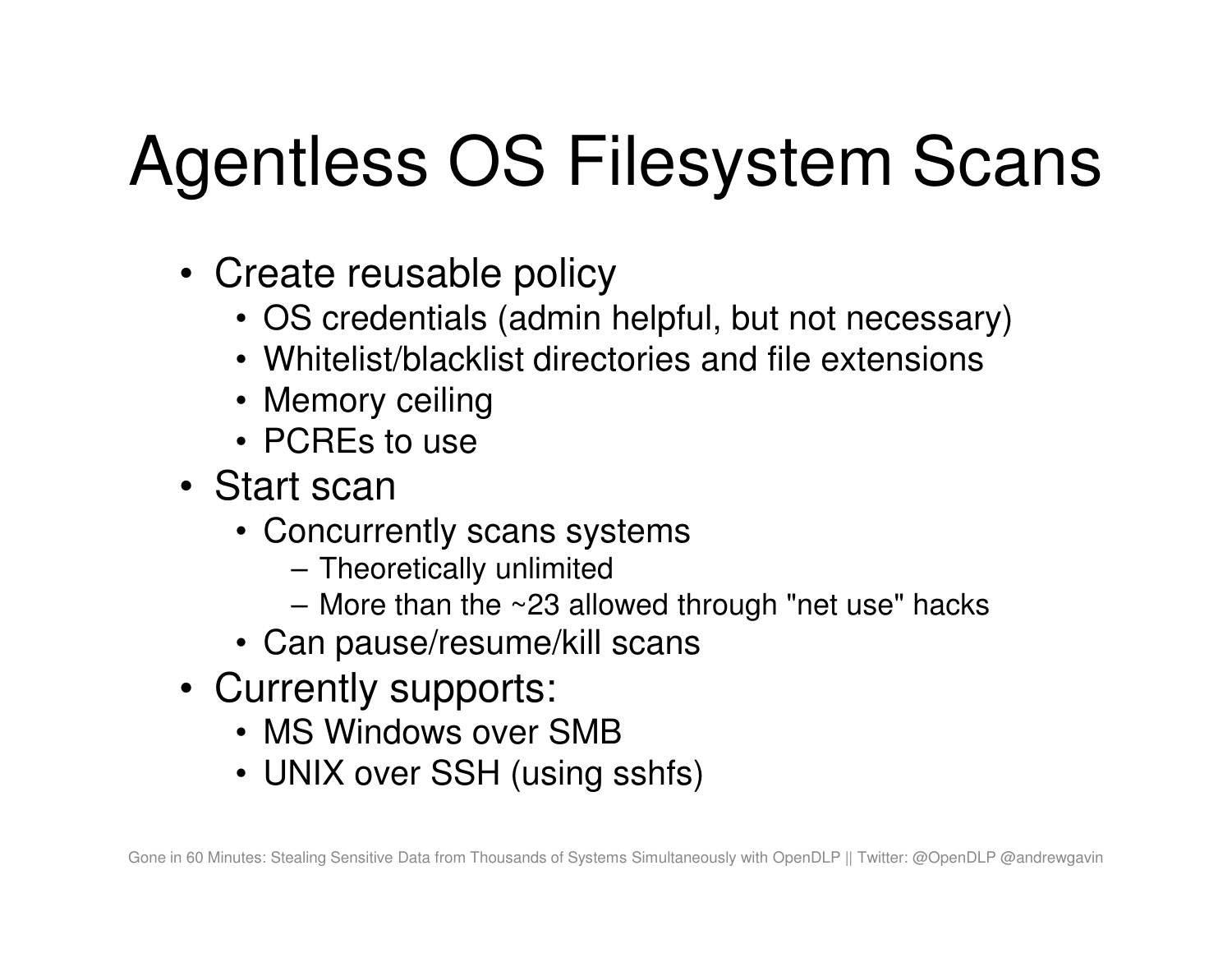## Live Demo of OS Filesystem Scans (Windows and Linux)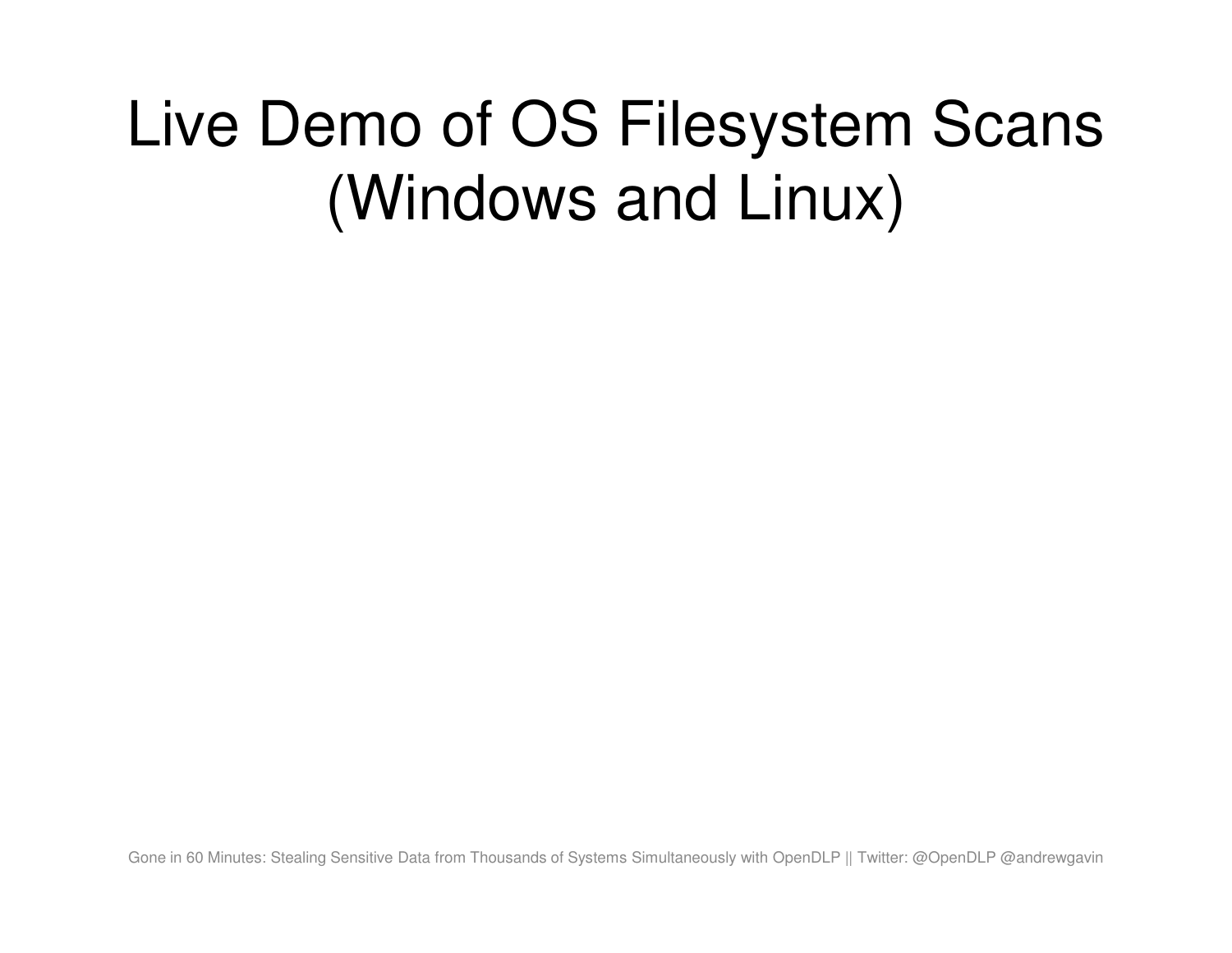# Conclusion

- OpenDLP: A free tool to rapidly own sensitive data across an entire organization's network
- As a pentester, use OpenDLP to:
	- Add value to your pentest
	- Show undeniable proof to C-level executives the dangers of data leakage through lax security policies
- As a sysadmin/netadmin, proactively identify information before a bad guy finds it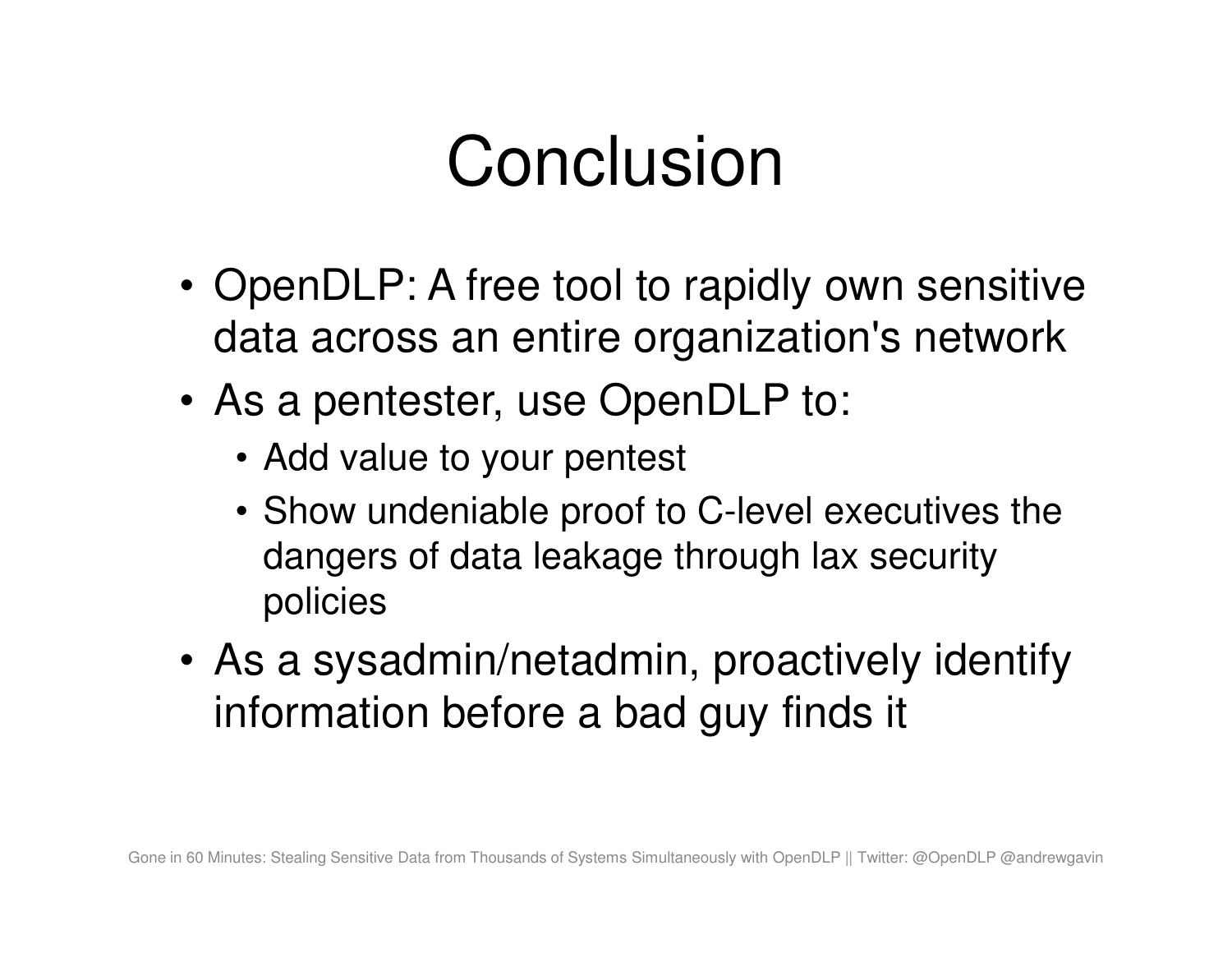## Future Plans

- •Scan more databases (Oracle, DB2, …)
- •More agents (Linux, OSX)
- •Output in Word/Excel
- Trending graphs (Excel/ImageMagick)
- • Portable agent (deploy on USB thumbdrive for use during social engineering attacks)
- •Metasploit integration?
- • Monitor PCs for network traffic and file copying-See MyDLP project (www.mydlp.org)